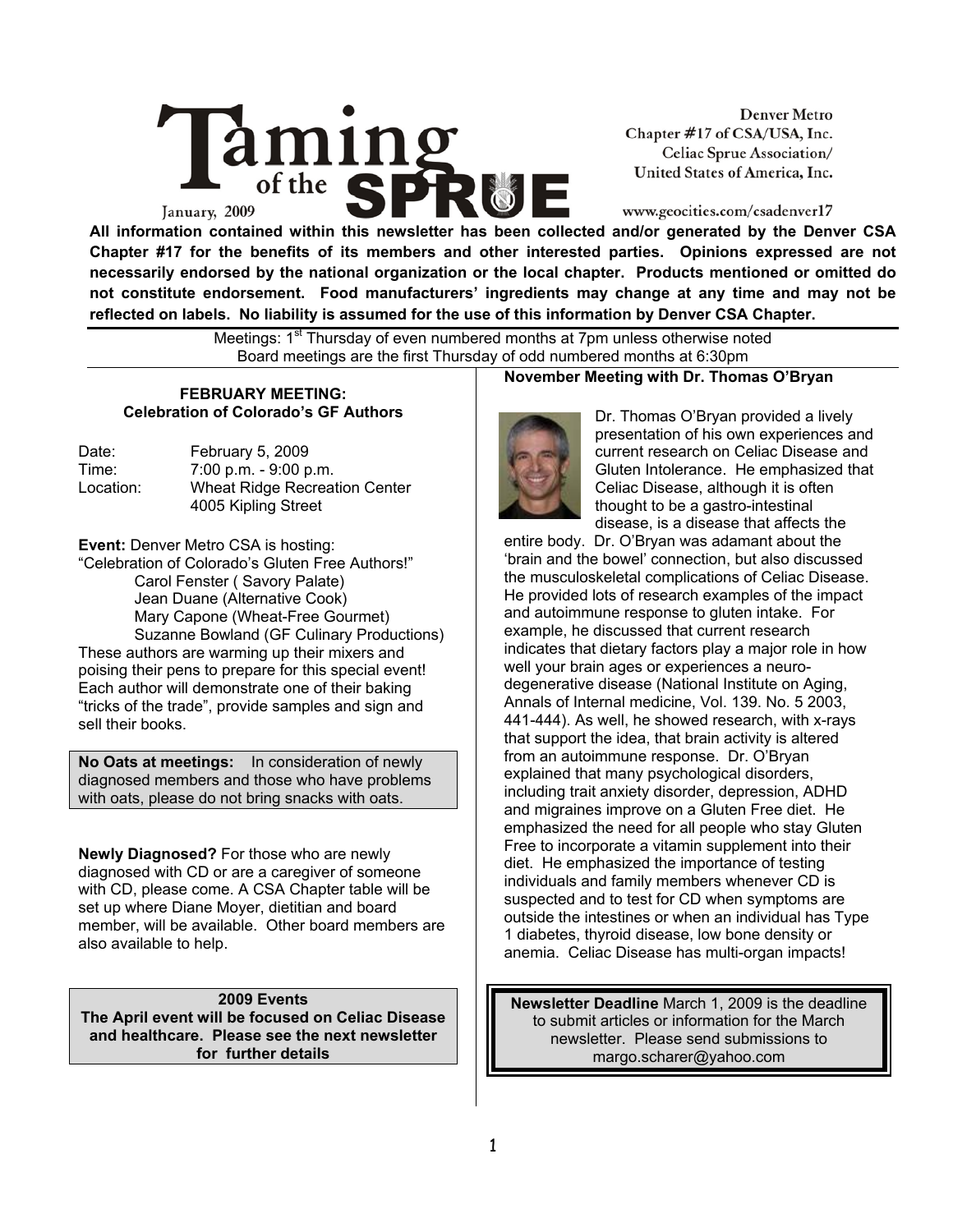## **Celiac Friendly Restaurants**

From Lynette Davis: **Piatti restaurant,** 190 St. Paul Street Denver, CO in Cherry Creek North has several options that are gluten free



by nature. They now carry Glutino spaghetti noodles so they can make spaghetti Bolognese, which is spaghetti with meat sauce.

From Gina Meagher:If you crave crepes, pancakes or sandwiches, try the **Blue Sky Café** located at 14403 W. Colfax Ave., Lakewood, CO 80401 (Denver West); 303.216.2670; www.blueskycafe.biz. Tina Trammell, owner, offers several gluten-free choices for breakfast, brunch or lunch. You will find Tina & her staff extremely knowledgeable and accommodating**.** 

**The Thai Bistro** at 5924 S. Kipling in Littleton (SE corner of Kipling & Bowles); 720.981.7600; www.thaibistro.net can make many of their meals gluten free. Please let them know when you order and to also request GF soy sauce. I've enjoyed their Pad Thai and several fried rice with chicken & vegetables entrees.

From Rebekah Spetnagel (On the Menu / Gluten Free Detectives)**: Bubba Gump Shrimp Company** http://www.bubbagump.com now has a GF menu. This menu was developed and researched in partnership with On The Menu, which specializes in helping restaurants develop Gluten Free menus. They are now offering their GF menu in close to half of their locations; including Denver and Breckenridge. Part of their work included developing a training packet geared specifically to their company. The menu was reviewed and a training packet created (info on celiac dietary needs, tips on preparing and serving GF foods, cross-contact, etc.) with their head chef and several people from their management team. Since they are a chain, On the Menu went out of their way to pick menu items that can easily be prepared and served without error, so no fried foods or substitutions are included. However, the menu does include a nice selection of entrees.

From Denver Post: Gluten intolerance used to mean avoiding restaurants, but things are changing. Several area eateries now have gluten-free menus, including **Opus Restaurant** in Littleton. There, gluten-free gourmands can dine on a six-course tasting menu that recently included Thai-spiced sea bass and mushroom-dusted bison loin. *Opus Restaurant, 2575 W. Main St., Littleton, 303-703- 6787 opusdine.com.*

From Margo Scharer**: Origins** at Cherry Creek North offers GF baked goods at their coffee/tea bar. As well, Origins has a list of their cosmetic items that are Gluten Free. You need to ask at a counter. One of the employees has celiac disease and helped to create the list for customers.

From Mary Anderies: **The Eastside Kosher Deli** located at 499 South Elm Street, will carry numerous gluten free products during Passover season. Beginning on March 8th, through Passover (which begins April 9th) and ending with their after Passover sales, the store will stock luscious layer cakes, jelly roll cakes, pies, chicken nuggets, frozen dinner entries, noodles, bread crumbs and more. Some Gluten-free products are now stocked throughout the year. Look for products labeled "*Non-Gebrokts".* Matzo and matzo flour are not gluten-free. Check labels, as some manufacturers make potato flour products for Passover and wheat flour products the rest of the year. Ask for assistance from their very helpful staff.

The Deli is a great source for dairy-free and soy free items, for those with other food sensitivities. Some "impossible to find" items such as DF/SF margarine may only be purchased during the Passover season. Others, such as DF/SF chocolate candy may be found all year round.

# Gluten Alert



**An's Lemongrass Grille (3 area locations)** has been marinating its grilled meats with a sauce which

includes Lee Kum Kee Hoison sauce, which contains wheat. The peanut sauce also contains the Hoison sauce. The meat egg rolls do not contain wheat, but are fried in the same oil as the veggie egg rolls, which have a wheat wrapper. Their spring rolls and Pho soup meats have not been marinated and are therefore GF.



Don't Eat!!!These dinosaurs are extinct for a reason**. Wellshire Farms** was investigated by the Chicago Tribune and it was discovered that 3 products**, Chicken Bites** 

**Dinosaur Shaped, Chicken Corn Dogs and Beef Corn Dogs,** contained between 116 and 2,200 parts per million of gluten. Whole Foods has removed the Gluten Free label on these products. Margo Scharer talked with Whole Foods personnel (Cherry Creek North) and they will refund these.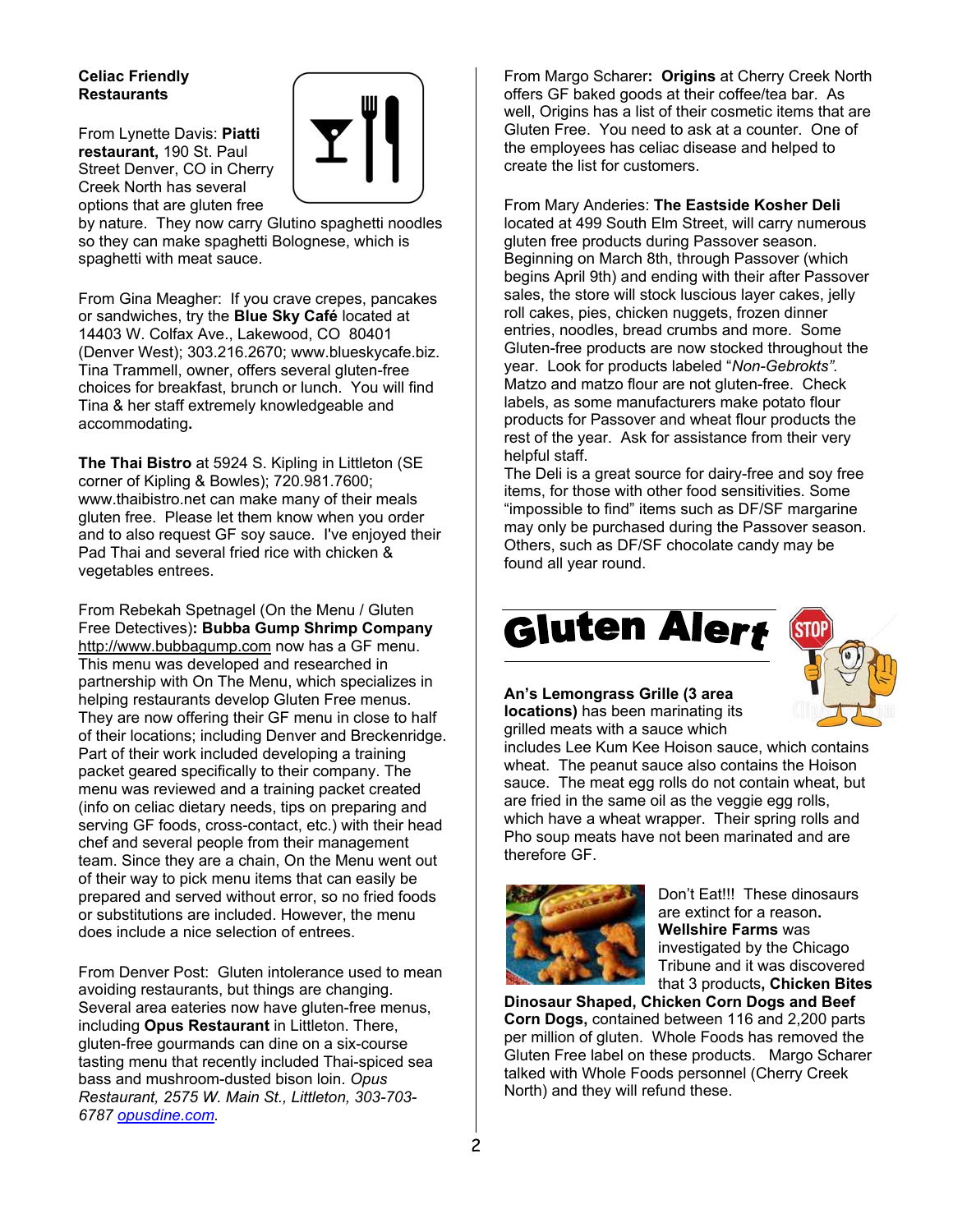#### **Speaking Gluten Freely**

From Debbie Knapp At Vitamin Cottage:

**Arora Indian Foods** spice blends are all GF, along with three new organic aseptic pack ready to heat entrees.

**Bahama Rice Burger** is a frozen meat alternative, free of the top eight allergens and gluten, primarily made of rice products. It comes in Jerkin' Spicy, Mediterranean, Original and Pineapple Mango.

**Cascade Fresh** has refrigerated probiotic bars made with fruit and nuts, nice and chewy. All flavors are GF and organic: Blueberry/Acai, Cherry/Vanilla, Peanut/Chocolate Chip and Pomegranate/Goji.

**Cherrybrook Kitchens** now has ready-to-use GF frostings, which was difficult to spread, and two GF ready to eat mini cookies; Chocolate Chocolate Chip and Vanilla Grahams.

**Cool Cups** are natural jello dessert cups that are GF and vegan. They are available in refrigerated 4 packs.

**Dr. McDougall** has several GF soup cups (www.rightfoods.com).

**Edward and Sons** now has GF mashed potato mixes – Cheesy, Home-style and roasted Garlic.

**GoodEbar/Crenu** has two new flavors – Cherry and Cherry Chocolate.

**Ian's Natural Foods** has two new frozen GF kid meals – Mac No Cheese and Mac with Meat Sauce (ground chicken). Their products are made in a facility that processes wheat, but on separate machinery.

**Kay's Naturals** has three types of GF cereal-O's, protein chips in three flavors and two pretzels, available through distributor Natures Best.

**Let's Do Organic** has organic candy gummi bears in four flavors that are GF and vegan.

**Lundberg Farms** has reformulated their organic brown rice pastas, which cook up more like Tinkyada now. Also available are new ready to heat organic rice bowls, made in a GF facility and handy for traveling.

**Michael Seasons** new GF cheese snacks include baked Cheese Curls Hot Chili Pepper and baked Cheese Pops White Cheddar.

**Mi-Del GF cookie bites** new GF mini cookie is Chocolate Caramel.

**Nature's Path Whole O's** GF cereal is made from organic rice and corn.

**Wild Grill** is the new brand name for what has been **Omega Foods GF seafood burgers.**

**Whole Foods** -- Starfish, a subsidiary of Pacific Seafood Group based in Mukilteo, Wash., has introduced a new line of all-natural and gluten-free crispy battered wild harvested seafood products. Starfish expanded their popular crispy battered line of wild fish to include a gluten-free version of the halibut, cod and haddock offerings, providing quality flavor and value, without scrimping on taste. Starfish is available at Whole Foods.

**Whole Foods** -- Buffalo wing sauce manufacturer Wing-Time has become an official sponsor of the Celiac Disease Foundation. All of Wing-Time sauces are naturally gluten-free and are available at many Whole Foods markets. www.wingtime.com

## *Make it your 2009 resolution to*

#### **VOLUNTEER**

**Product list help needed:** If anyone would like to help with the next product list, please contact Bonnie at rjath@earthlink.net.

**Huddle Leaders Needed:** CSA Denver is looking for volunteers to act as huddle leaders. If you are interested please contact Mike Brook at mikebrook@aol.com or at 303-858-0822

*Denver CSA is an all volunteer group and we couldn't include these great events, information packets and newsletters etc. without volunteers. Many volunteer needs are short term, can be done from home and CSA Denver will provide support and guidance. Plus, you'll get to meet great new people.*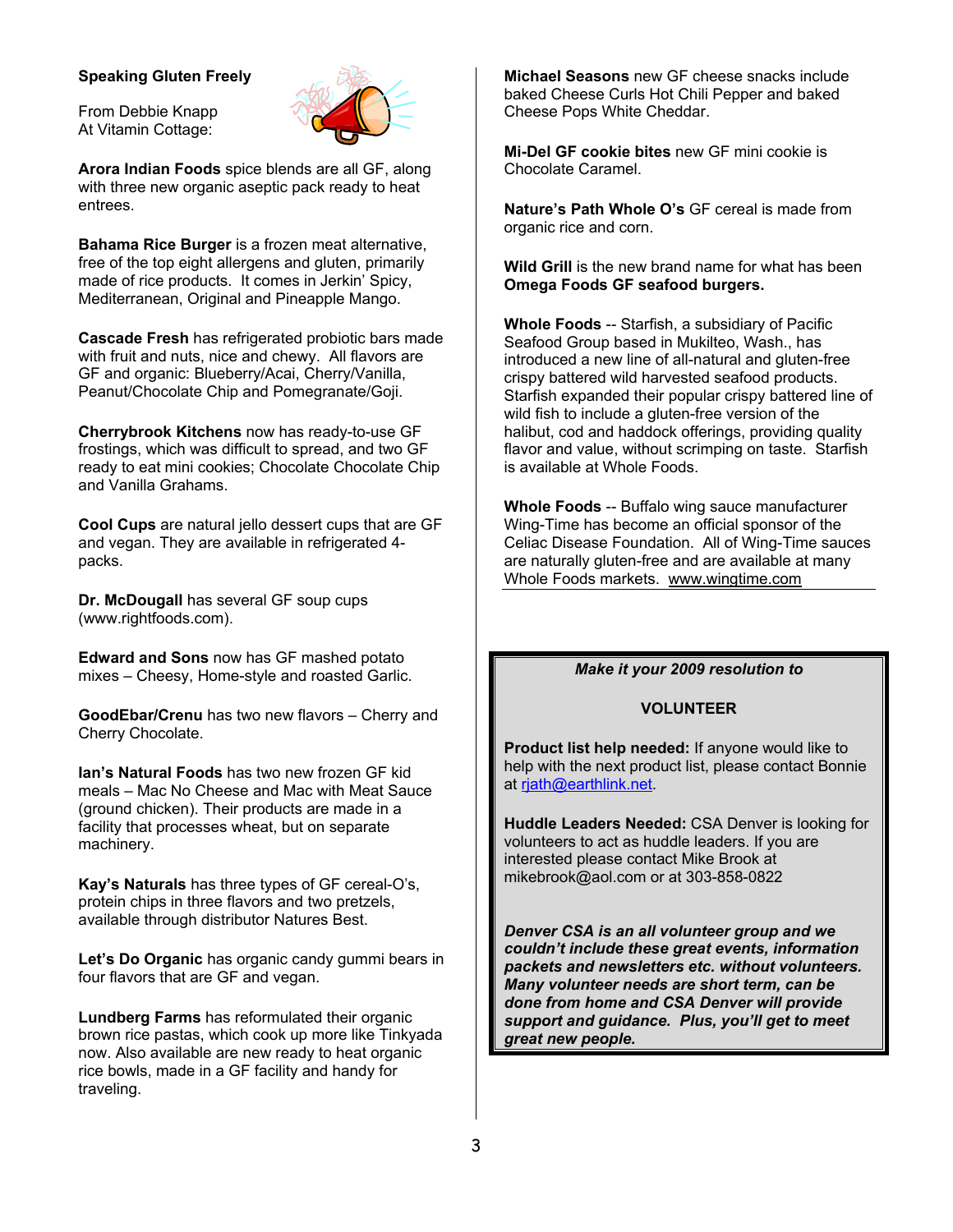

**Pamela's bread mix gets a new name**

*Ukiah, CA* – Pamela's Products announced a name change for their top selling Bread Mix. It is now called **Pamela's Gluten-free Bread Mix**. This popular mix is distributed throughout the USA and Canada and has already started shipping under the updated name. www.pamelasproducts.com.

**goodEbar is now CRENU -** goodEbar has just received a new look and a new name: CRENU. The new labels are bright & beautiful and feature the

delicious real fruits for which gluten-free, vegan CRENUs are so famous. Two new flavors are now available: Cherry and Cherry Chocolate. http://www.crenu.com/.



**In the News:** 

**Happy Gluten Free 2009!!!** 



Several articles described eating Gluten-free as a growing trend and forecasting the GF shopping to

become even easier in 2009. Some forecast a 15-25 percent annual growth for GF foods in the U.S. over the next few years. Many media outlets are discussing gluten as a villain in not only Celiac Disease, but also for chronic intestinal diseases and autism. While it is proven that a GF diet is necessary for those with Celiac Disease, the benefits for other illnesses are currently unproven.

**Xantham Gum Sensitivity:** In an article entitled "Could Xanthan Gum Sensitivity by Complicating your Celiac Disease Recovery?" Wendy Cohan notes that a few people may develop a sensitivity or allergy to even minor amounts of xanthan gum, with symptoms similar to those following gluten exposurebloating and digestive upset. Guar gum can be substituted for those with xanthan gum sensitivities. Read more at www.celiac.com



Carol Fenster, in her new book *1,000 Gluten Free Recipes* notes that some people will react to large quantities of guar gum, but smaller amounts have not been reported to cause digestive upset.

**Come see Carol Fenster at our February meeting!** 





**New IBS guidelines** Participants in the *American College of Gastroenterology*  meeting in October of 2008

came to the conclusion that the standard, recommended treatment for Irritable Bowel Disease (IBS) – increased fiber and anti -spasmodic agents – is not effective at all. New standards of care will be issued in publications in 2009. Drugs, of course, will be the first items mentioned. There is one positive note in their findings, though. According to Dr. Chey: "Clinicians often order extensive blood tests and imaging studies to rule out other potential diagnoses, he said. But according to systematic studies, he said, "you are no more likely to find these diseases in patients with IBS symptoms." *One exception is testing for celiac disease*, Dr. Chey said, as studies have shown that this condition is common in patients with symptoms of diarrheal and mixed IBS. He said the evidence suggests that the blood tests for Celiac disease are cost-effective. This means that doctors may now routinely test for CD before telling patients their IBS suffering is 'all in their heads'.

#### **Fewer Colonoscopies?**

**The colonoscopy is perhaps** the most universally despised medical procedure devised by modern science. However, there *is* a ray of hope in what is usually a pretty dark tunnel. The November issue of the *American Journal of Gastroenterology* reports that there is a new, improved colorectal cancer screening test that detects tumor DNA in stools. It is also cheaper than previous tests. "This new version of the stool DNA test offers rather high sensitivity for colorectal cancer using a much simpler assay," said lead investigator Dr. Steven Itzkowitz."Now that stool DNA testing has been included in the latest colorectal cancer screening recommendations of the American Cancer Society and the leading (gastroenterological) organizations, it offers a viable option for people who prefer to use a noninvasive, stool-based screening test," added Itzkowitz, from Mount Sinai School of Medicine, New York. The improved test identified 88% of cancers and had a false positive rate of 18%. Of course, if the test is positive, the dreaded colonoscopy would have to be performed for tissue samples and tumor location. However, for the 95% of us who will *not* develop colon cancer in our lifetimes, this new DNA test might mean the end of periodic screening by visual examination. The full text of this article can be read online at

http://www.nature.com/ajg/journal/v103/n11/full/ajg20 08571a.html or search 'Simplified, Noninvasive Stool DNA Test' at http://www.nature.com

*From SACS January 2009 newsletter*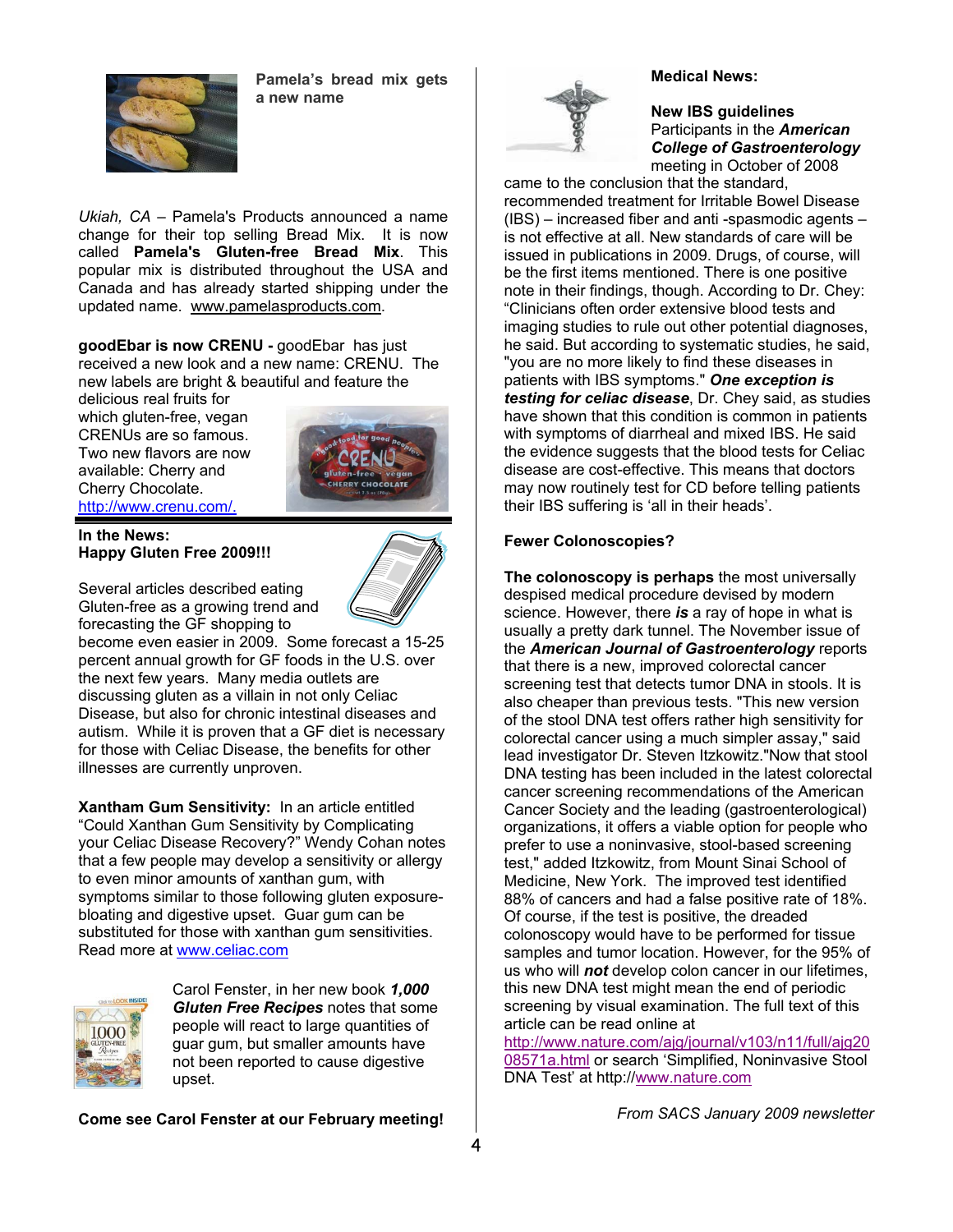#### **RESEARCH UPDATES:**

# **2G of Canada Offers Breakthrough Take-Home Test for Celiac**

2G Pharma Inc., a Canadianbased company, has launched a



home-test kit to detect celiac disease. Similar to the U.S., the disease is commonly misdiagnosed, but affects more than 300,000 Canadians. The takehome kit is simple and accurate and can determine if someone is susceptible to celiac by measuring tTg-IgA antibodies in a sample of blood taken from a fingertip. Although the test is highly accurate, an individual testing positive still needs to have a biopsy for confirmation. This breakthrough test is currently only available in Canada as FDA approval is pending in the U.S. www.celiachometest.com.

*Nov 2008 Celiac Central newsletter* 

#### **Celiac Disease and Cancer Research**

Ying Gao, M.D., of the National Cancer Institute in Bethesda, Md., and colleagues studied 37,869 patients with Non Hodgkin's Leukemia (NHL), 8,323 with Hodgkin's lymphoma, and 13,842 with chronic lymphocytic leukemia who were diagnosed between 1965 and 2004, and also 236,408 matched controls and 613,961 first-degree relatives.

Overall, the researchers found that Celiac Disease patients had a significantly increased risk of NHL (5.35-fold) but not a significantly increased risk of Hodgkin's lymphoma or chronic lymphocytic leukemia. But they found that the risk of NHL significantly decreased in patients diagnosed with celiac disease in 1995-2004 (3.84-fold increased risk) compared with those diagnosed in 1975-1984 (13.2 fold increased risk). The investigators also found that siblings of celiac disease patients had a 2.03-fold increased risk of developing NHL.

"Our observation that NHL risk was increased among persons with a sibling affected with celiac disease suggests shared susceptibility for celiac disease and NHL," the authors conclude. "There is a great need to improve our understanding regarding underlying mechanisms of our findings and to develop better biomarkers for prediction of lymphomagenesis among patients with immune-related and inflammatory conditions."

*From Celiac Central National Foundation for Celiac Awareness*

#### **Thyroid Problems and Celiac Disease**

For the study, researchers from the Department of Pediatrics at Orebro University Hospital in Sweden evaluated 14,021 patients with celiac disease and 68,068 healthy individuals. After thorough evaluation, the researchers found that patients with celiac disease were 4.4 times more likely to develop hypothyroidism, 3.6 times more likely to develop thyroiditis and 2.9 times more likely to develop hyperthyroidism than their healthy counterparts. If the data amongst adults wasn't enough to shock you, the data was even more shocking for children. Celiac children were 6.0 times more likely to develop hypothyroidism, 4.7 times more likely to develop thyroiditis and 4.8 times more likely to develop hyperthyroidism!

#### **New Rapid Gluten Test**

The December 15<sup>th</sup> issue of the *Journal Analytical Chemistry* includes an article about researchers Alex Fragoso, Ciara O'Sullivan and other colleagues who have discovered a faster and easier way to test foods for the protein the triggers (gliadin) the adverse events associated with Celiac Disease and the ingestion of gluten.

Such a rapid gluten detection test for food products could help millions of people avoid the indigestion, diarrhea, bloating, and other symptoms that arise when they accidentally consume foods that contain gluten.

A rapid, highly accurate test that can reliably spot gluten in food products promises to make it easier for manufacturers to label their products, and for people with celiac disease and gluten intolerance to avoid gluten and thereby enjoy better health.

*From Celiac.com*

#### **Celiac Vaccine**

*Medical News Today* discussed the announcement at the annual UK Coeliac conference that Dr Bob Anderson from the Autoimmunity and Transplantation Division of The Walter and Eliza Hall Institute in Australia has identified the toxic elements of gluten creating the potential for a vaccine therapy to suppress or prevent gluten toxicity. The research indicates that there are only a few dominant peptides in the gluten protein that trigger the autoimmune response in people with Celiac disease which makes the creation of a vaccine easier. Dr Anderson is joint founder and CEO of Nexpep Pty Ltd, the company developing the Celiac vaccine in Australia. Dr Anderson said, "Nexpep is currently raising capital for a clinical trial program for a peptide-based therapeutic vaccine and intends to commence a Phase 1 clinical trial in the first half of 2009."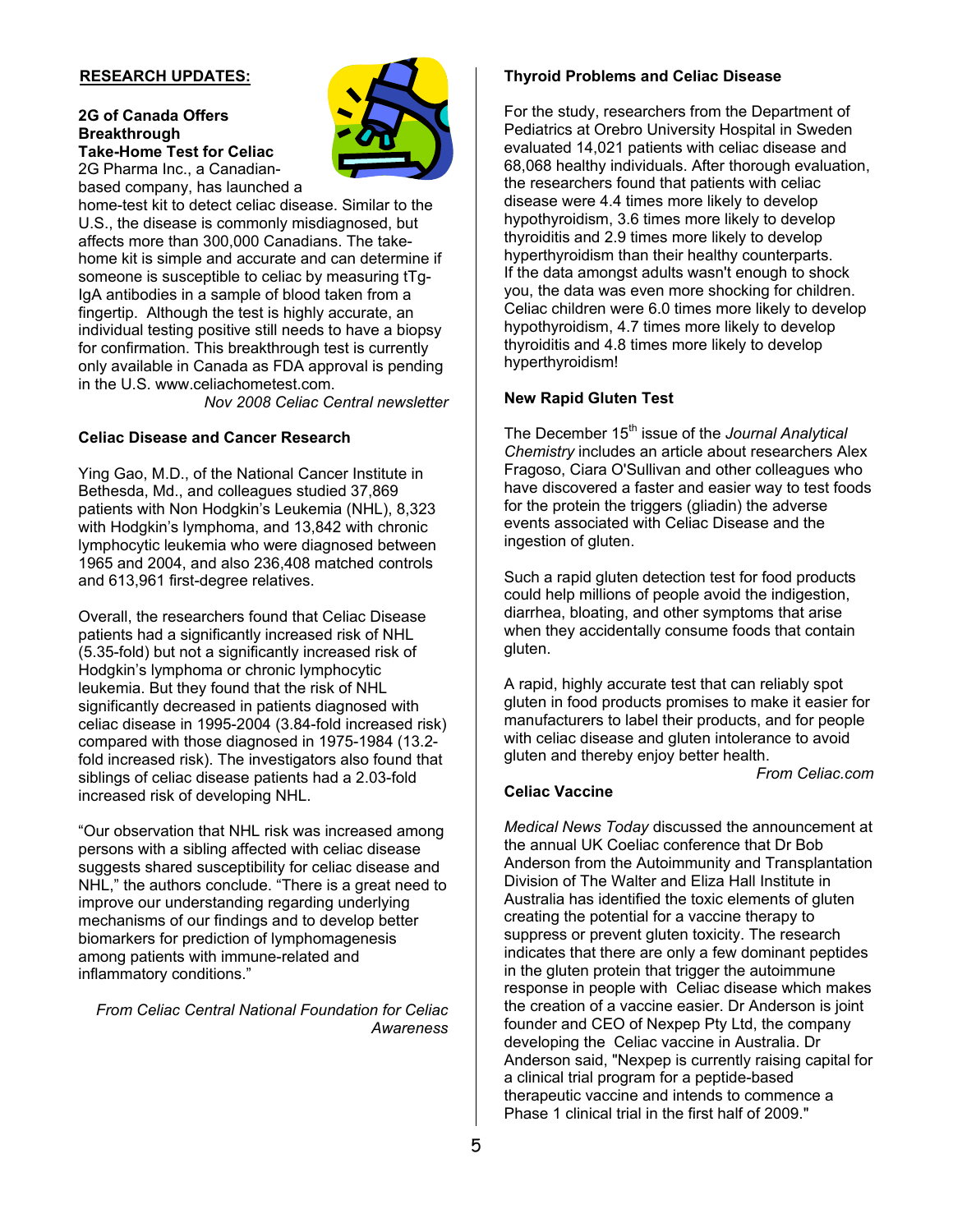#### **STRENGTHENING THE BONES**

Submitted by Diane Moyer, M.S.,R.D.,C.D.E.



Osteoporosis or low bone density has long been recognized as an "atypical" symptom of Celiac Disease. Although a couple of recent studies have not found an increased incidence of CD in people with osteoporosis, many

studies have shown a much greater incidence of CD in people with osteoporosis as compared to the general population, perhaps as much as 10 times higher.<sup>1</sup> In particular, people who show a much more severe loss of bone density than expected for their age, those who experience an unusual number of fractures, or those who do not respond to typical treatments for osteoporosis should all be screened for CD.<sup>2</sup> Dr. Peter Green has reported that, at diagnosis, as many as 50 – 100% of people with CD will have low bone density. $3$  Reasons for this generally include poor absorption of calcium, other minerals or vitamin D, hormonal imbalances, or inflammation from the autoimmune process. $4$  Upon diagnosis, everyone should have a bone scan. Calcium absorption by the intestine generally returns to normal after one year on a gluten-free diet, $<sup>2</sup>$  and</sup> bone density generally improves too. Unfortunately, studies show that it may be possible for the bone density to completely return to normal only if someone is diagnosed at a younger age (before 25) and then strictly follows a gluten-free diet. $2^2$ 

There is some debate about starting some of the new bone drugs before the person has healed. If someone is not absorbing calcium very well, there is the possibility that these medications may upset the calcium balance in the blood, leading to other problems. However, even without these medications, there are several very helpful things individuals can do to strengthen their own bones. This article will discuss a few.

One of the most important things someone can do for their bones is to exercise, especially exercises that put a stress on the bones. Exercising that includes jumping is very helpful, such as jumping rope, jumping on a trampoline, basketball, volleyball or high intensity aerobics. Weight training – lifting heavy weights (either free weights or weight machines) - is also extremely helpful for the bones. *(Do not start this type of exercise without proper training.)* "Weight bearing exercises" such as walking, jogging and dancing are also helpful; however, exercising by swimming, although helpful for the heart and for people with joint problems, does not help the bones.

Many nutrients interact in helping to build strong bones. Obviously, calcium is one of the most important. For most people, 1000mg of calcium per day is recommended; for those with low bone density, aim for at least 1500mg per day. Dairy foods are the best sources of calcium; one 8 oz. cup of milk provides about 300 mg. For those who can't consume dairy, certain greens, such as collard greens and kale, canned salmon, sardines and many calcium fortified foods (usually tofu and soy milk, many orange juices) provide some calcium. There are many different calcium supplements. Calcium citrate or lactate is generally better absorbed than calcium carbonate, which is absorbed better with food. When taking a calcium supplement, it should not be taken at the same time of day as an iron supplement, and the total amount should be spread out over the day, so that no more than 500mg is taken at one time. (This is the most the body can absorb at one time.)

Vitamin D is another nutrient which is very important for the bones. Some researchers are now looking at osteoporosis more as a deficiency of vitamin D rather than of calcium. Our skin is able to make vitamin D upon exposure to the sunlight; however, even though we live in Colorado where we get a lot of intense sunlight year round, many people are still deficient. There are several reasons for this: 1 - as we age, our skin becomes much less efficient at making vitamin D; 2 – people who work are often indoors and not exposed to the sun during the middle of the day when it is most intense, especially in winter, or if they are outdoors, usually have on sunscreen; 3 – there are few naturally occurring good food sources of vitamin D (mainly just oily fish such as salmon, mackerel and sardines). 4 - Milk is the main food that is fortified with vitamin D, but many people with CD also cannot tolerate dairy; and 5 – vitamin D is a "fat soluble" vitamin. "Fat soluble" vitamins require fat in order to be absorbed by the small intestine. Unfortunately, in undiagnosed CD, fat is often poorly absorbed, thus causing vitamin D to be poorly absorbed, too. For all of these reasons, blood tests for vitamin D would be recommended upon diagnosis, and everyone should consume at least 1000 I.U. of vitamin D per day. This can only be accomplished with supplements. Vitamin D is often included in a calcium supplement or multivitamin. Beware of overdoing the supplements, as too much vitamin D can be toxic. However, up to 3000 IU per day appears to be safe. If your doctor has put you on a higher dose due to a deficiency, be sure to have your blood level checked frequently.

There are many other nutrients important for the bones: **magnesium** (best food sources include nuts, seeds, beans, spinach and other green leafy vegetables, whole grains such as brown rice, corn,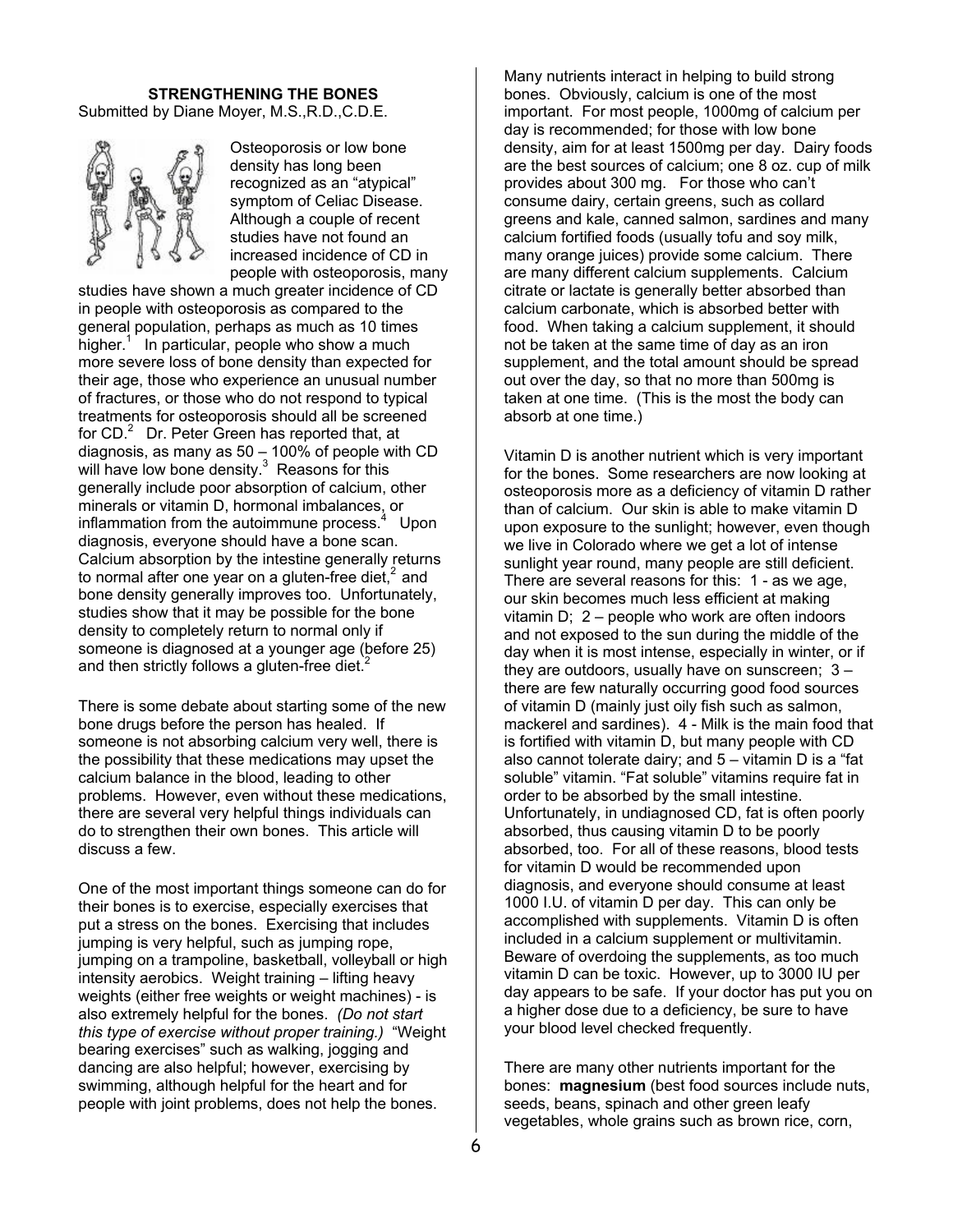buckwheat, quinoa and amaranth), **vitamin K** (good food sources include broccoli, cauliflower, Brussels sprouts, cabbage, lettuce, spinach and other leafy greens), **fluoride** (present in tap water, but usually lacking in bottled water). Foods high in potassium (most fruits and vegetables) also seem to be helpful for the bones (but not necessarily potassium supplements).

There are some nutrients that can have a negative effect on the bones, if consumed in excess. Too much fat can decrease the amount of calcium absorbed by the small intestine. Fried foods, fatty meats (sausages, cold cuts, etc) and many snack items are all high in fat. Too much phosphorus, especially from colas, and especially for women, has a negative effect on the bones. Too much sodium (processed foods, fast food, etc.) can lead to increased calcium losses through the kidneys, as can too much protein. Eating large amounts of meats and cheeses can also contribute to excessive phosphorus intake. Although adequate protein is important for the bones, too much, especially large amounts of red meats lead to calcium losses.

Smoking and excessive alcohol intake also has a negative effect on the bones.

In general, the recommendations for healthy bones are the same as recommendations for an overall healthy lifestyle: consume a balanced diet with a large variety of fruits and vegetables, whole grains and beans, plenty of low fat dairy foods, and moderate amounts of leans meats. Limit processed foods, fast foods, soda pop and snack foods. Don't smoke, drink in moderation, and get lots of exercise.

 $<sup>1</sup>$  Jennings, J.S.R., and P.D. Hoddle. New</sup> Developments in Celiac Disease. Cur Opin Gastroenterol.2003. 19(2):118 – 129. <sup>2</sup> Bianchi, ML and MT Bardella. Bone in celiac disease. Osteoporosis Int. 2008 Dec;19(12):1705-16 <sup>3</sup> Green, P. Initial Assessment and Follow-up Care of Celiac Patients, presentation 9/29/1996. 4 Green, PHR and B Jabri. Coelic Disease. Lancet 2003. 362(9381):383-391.

#### **GF TRAVEL in 2009**

For those who desire, there are a number of travel agencies dedicated to gluten free traveling experiences. One of them is Bob & Ruth's (410) 939 3218. They have trips to Italy, China, Galapagos and Egypt planned for 2009. http://www.bobandruths.com/

## **CELIACS ONLINE**

http://www.glutenfreefox.com/index.html

is the first GF Search Engine. This search engine is similar to Google or

Yahoo but always provides results that are also GF relevant. For example, you can search on 'soap' and the results will give you 'gluten free soap'. GlutenFreeFox.com does this specific 'gluten free search' by utilizing algorithmic filters and humanmanaged search results catering specifically to GF needs. As a result, the Gluten Free Fox user is linked to the freshest, most noteworthy content from only the most respected GF online sources.

http://www.naturallydahling.com/index.html is a fun web site that focuses on beauty products for those who have allergies and/or Celiac Disease. Check this web site out for top 10 Gluten Free gifts or simply to find out what make-up or skin care products are effective and Gluten Free.

**Holiday light display** - The Komarnitsky family, who live in Lafayette, Colorado has been putting on their holiday light display for 10 years. You can see this display on the internet or in Lafayette. This holiday season, the display won a Kentucky Fried Chicken Holiday tradition contest. The family will get a year's supply of free chicken and fixings and \$1,000. The two Komarnitsky boys have CD and donated the \$1,000 to the University of Maryland for celiac research. They plan to give away the chicken coupons. Over the years this family has raised \$35,000 for celiac research through donations. You can see their web site at www.komar.org.

#### **\*\*\* Membership Time \*\*\***

Please remember to renew your membership ASAP. Most memberships renew at December 31<sup>st</sup>. Look above your name on the mailing label of this newsletter. If it states **"Last Issue",** then please renew. This is an all-volunteer organization and your memberships help to pay for the semi-monthly newsletters and meetings. See membership form on the last page of the newsletter. For questions, call Donna DeVisser at 303-979-8205.

# **Confidentiality**

 The Denver CSA chapter respects your right for privacy. On the membership renewal form, there is a new added section regarding confidentiality. We are requesting your permission to share your information with other celiac members within the organization for official CSA chapter business. The list will never be sold or given to anyone for any reason. When you renew your membership, please sign on the line authorizing CSA to share your information as needed. Thank you.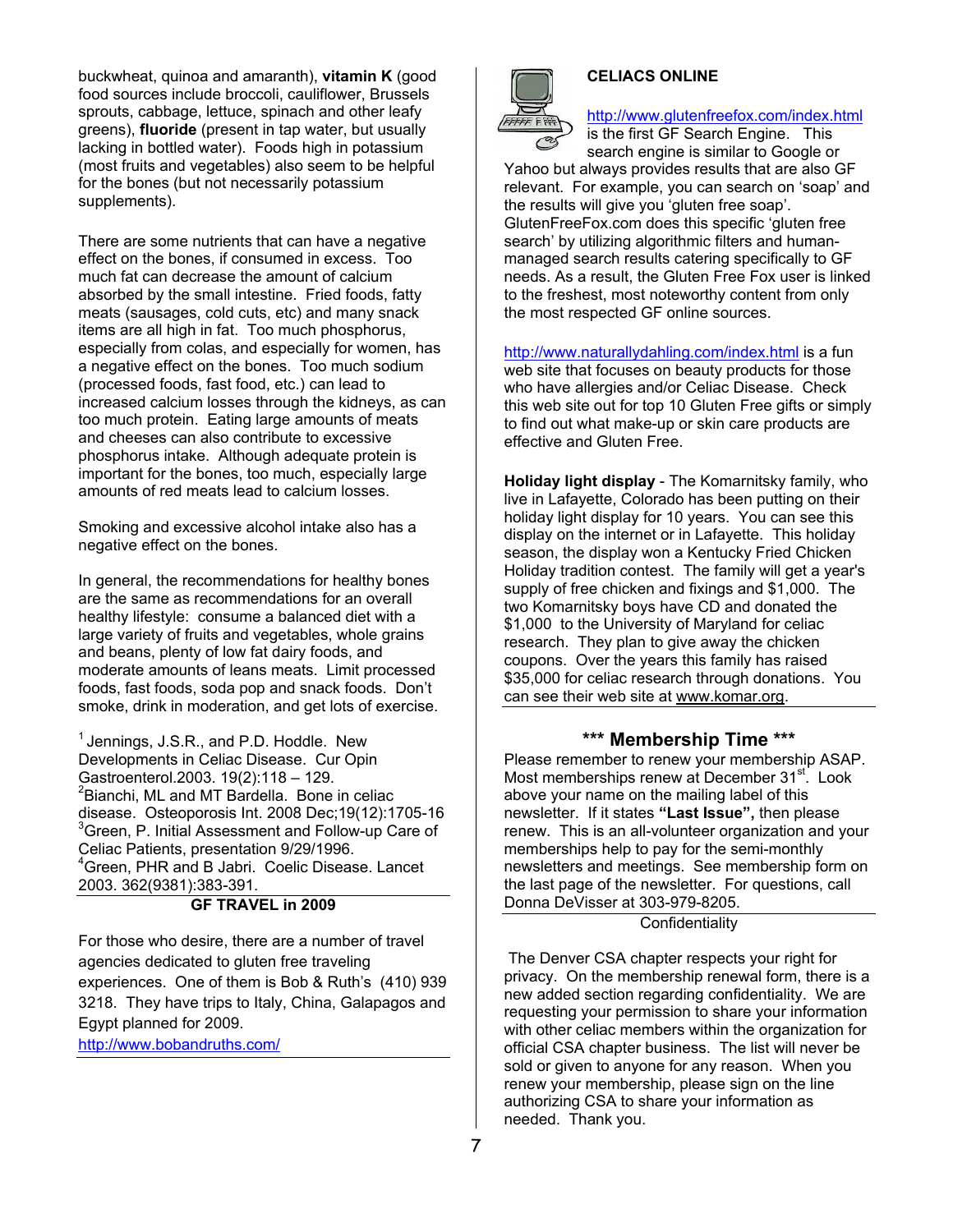#### **R RECIPES**

**December Gluten Free C ookie Excha ange** 



# for donating cookies to the Cookie exchange **☺** A big **T THANK YOU U** to **Udi's Ba akery**

# **Cranberry Walnut Sugar Cookies**

1 bag Pamela' s Classic Van nilla Cake Mix 8 T unsalted b utter 4- -5 T. water ½ ½ C. chopped cranberries ½ ½ C. chopped walnuts 1 bag Pamela's Classic Vanilla Cake Mix<br>8 T unsalted butter<br>4-5 T. water<br>1⁄2 C. chopped cranberries<br>1⁄2 C. chopped walnuts<br>Preheat oven to 325 degrees. Use paddle on stand

mixer to soften butter, then combine with mix and water until batter comes together. Add cranberries an nd walnuts. D Drop onto gre eased cookie sheet or sheet lined with parchment paper and bake for 15-18 minutes until edges are lightly browned. Adapted from recipe on package.

# **"M Mutant" Turt tles**

Glutino-brand GF pretzel twists (unsalted) R Rolo Candies P ecan Halves

Preheat oven to 350 degrees. Place pretzel twists on a cookie sheet. Place a Rolo on top of each pretzel. H eat for about 5 minutes. R Remove from oven and gently place a pecan half on each Rolo.

## **C oconut Maca aroons**

3 C. shredded coconut (8 oz z) 1  $\frac{1}{2}$  tsp. vanilla or almond extract 1/8 tsp. salt 2/3 C. sweetened condensed milk 2 egg whites, s stiffly beaten

1. Measure the coconut, extract and salt into a mixing bowl. Stir until ingredients are combined. 2. . Stir in the s weetened co ndensed milk k. Mix th horoughly.

3. . Gently fold in prepared e egg whites.

4. Drop tablespoon dollops onto a greased baking sh heet.

5. . Bake in a p reheated 350 0 degree oven n for 10 minutes or until the edges begin to lightly brown.

- 6. Transfer macaroons to a cooling rack.
- 7. When cool, enjoy!

# **shmallow Cr rispy Treats**

Melt over medium heat: 40 la arge marshma allows 3 T. butter or margarine Add: 6 cups Erewhon Brown Rice Crisps Pat into a buttered 9x13 baking pan and decorate (I used Kroger sprinkles and more marshmallows). Cool slightly, slice and serve.

# **Chocolate Peanut Butter Balls**

1 lb. butter (Horiz zon) 2 C. peanut butter (Skippy) 2 1/<sub>2</sub>-3 lbs. powdered sugar (Kroger) 3 t. v vanilla (Kirkla nd) Chocolate Chips (Giradelli)

Cream butter and peanut butter. Add powdered sugar until consistency to form into balls the size desired. Add vanilla (mix with hands). Form balls.

Melt chips & 2 oz. paraffin. Dip balls into chocolate mixture. Use toothpicks to place on wax paper. Mak es 9 dozen.

# **Che rry Almond C Chews**

Mars<br>
Melt (40 land:<br>
40 land:<br>
3 T. t dd:<br>
Pat ir used<br>
Cool<br>
Choc<br>
Choc<br>
1 lb. 1<br>
2 C. f 2 <sup>1</sup>/<sub>2</sub>:<br>
3 t. vic<br>
Choc<br>
Crean<br>
sugan<br>
desire<br>
Melt (mixtu Make<br>
<u>Chor</u><br>
T. C. if 1 C. if 1 C. if 2 egg<br>
<sup>2</sup>/<sub>4</sub>:<br>
2 f. vic<br>
Cre 1 C. shortening 1 C. sugar 1 C. packed brown sugar 2 eg gs ¾ ts p. almond ex tract 2 ½ C. GF flour (D Domata flour— —already has s xanthan gum in it) 1 tsp p. baking soda 1 tsp p. salt 1 tsp. baking soda<br>1 tsp. salt<br>2 ½ C. flaked coconut ¾ C . chopped alm monds or pec ans, optional 1 jar (16 oz) maraschino cherries, drained and halved In a mixing bowl, cream shorte ening and sug gars. Add eggs, one at a time, beating well after each addition. Beat in extract. Combine flour, baking soda and salt; gradually add to the creamed mixture. Stir in coconut and nuts if desired. Drop by rounded teaspoonfuls 2 in. apart onto lightly greased baking sheets. Place a cherry half in the center of each. Bake at 350 degrees for 12-14 minutes or until lightly browned. Remove to wire racks to cool. Makes about 7 dozen.

# **Peanutty Pops**

Blend 1/2 cup peanut butter, 2 cups of milk, and 1 package of instant chocolate pudding mix. Spoon into 4 oz paper cups, insert an ice cream stick in the center, and freeze for 4 hours.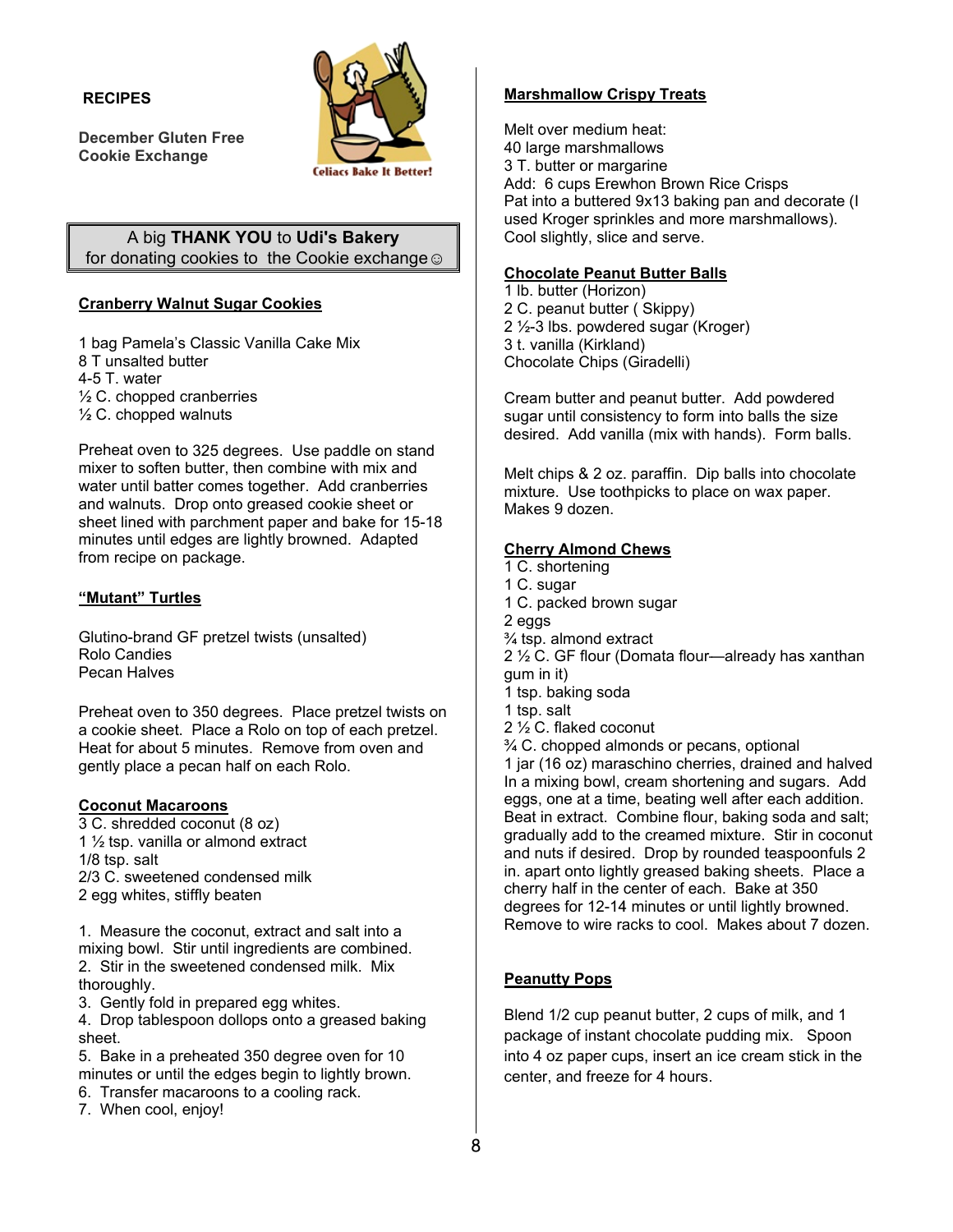#### **Chapter Board Members**

| Karen Cranford, President                         | 303 979 8094                           |
|---------------------------------------------------|----------------------------------------|
| Carol Kendall, Co-VP Programs                     | crankaren@aol.com<br>303 470 3261      |
|                                                   | bealsio@q.com                          |
| Abbie Keyes, Co-VP Programs                       | 303 335 8857                           |
|                                                   | yourglutenfreechef@gmail.com           |
| Mike Brook, VP Membership                         | 303 858 0822                           |
|                                                   | mikebrook@aol.com                      |
| Kathy Craig, Treasurer                            | 303 480 9347<br>kicraig@yahoo.com      |
| Cheryl Lindberg, Secretary                        | lindche@gmail.com                      |
| Margo Scharer, Newsletter                         | 303 440 5565                           |
|                                                   | margo.scharer@yahoo.com                |
| Karin Parker, Electronic Communication & Cel-Kids |                                        |
|                                                   | 303 797 4808                           |
|                                                   | karinparker@juno.com                   |
| Jennifer Parker, Cel-Kids                         | 303 933 5992                           |
|                                                   | jerparker@comcast.net<br>303 973 4613  |
| Donna DeVisser, Database                          | sdevisser@msn.com                      |
| Joan Van Loozenoord, Librarian                    | 303 933 1565                           |
|                                                   | jkvanlooz@comcast.net                  |
| Don Smith, Mail Order Coordinator 303 794 7258    |                                        |
|                                                   | donsmith6834@comcast.net               |
| Arnie Peterson, Web Master                        | 303 683 1461                           |
|                                                   | csadenver17@yahoo.com                  |
| Bonnie Atherton, Product List                     | 303 756 8970                           |
|                                                   | rjath@earthlink.net                    |
| Carol Fenster, Media                              | 303 741 5408                           |
|                                                   | carol@savorypalate.com<br>720 560 3734 |
| Diane Moyer, MS, RD, CDE                          |                                        |
| Gina Meagher, Past President                      | dhmoyer@juno.com<br>303 279 9382       |
|                                                   | gmeagher@q.com                         |
| Dr. Robert Dahl, Medical Advisor                  | 303 463 3900                           |
| CEDAR Project, Iman Taki, CEDAR Coordinator       |                                        |
|                                                   | 303 724 7544                           |
|                                                   | iman.taki@uchsc.edu                    |
|                                                   |                                        |



#### **Common issues, concerns and questions:**

- Q. Nature's Path has a new Envirokidz cereal called Penguin Puffs cereal. This is not marked GF. We buy this cereal and others from this manufacturer all the time and most of the other cereals are marked Gluten Free. Is this GF?
- A. The Penguin Puffs are NOT Gluten Free as they have Kamut in them. Kamut is a form of wheat. Many of Envirokidz other cereals are GF including Gorilla Munch, Amazon Frosted Flakes, Koala Crisp, and Leapin' Lemur.
- Q. I was always very thin until after being diagnosed with celiac disease and starting a Gluten Free diet. Now I am about 10-15 lbs overweight. I noticed that the GF food is very high in calories. I don't feel that I over eat. Are there any suggestions on low calorie items?
- A. One reason for weight gain is because you are now absorbing foods properly. In addition, gluten-free products do tend to be high in calories. Try to focus on naturally gluten free fresh fruits and vegetables as well as lean meats. Also, don't forget to exercise.
- Q. Are there any GF oat brans available?
- A. As of now, there are no gluten-free oat brans. It is possible that one of the gluten-free oat companies will introduce it before long.
- Q. Is there a cure from Celiac Disease through Holistic medicine?
- A. NO. The only treatment for Celiac Disease is the lifelong adherence to a gluten free diet. CD is a medical condition and holistic and traditional medical '*cures'* do not exist.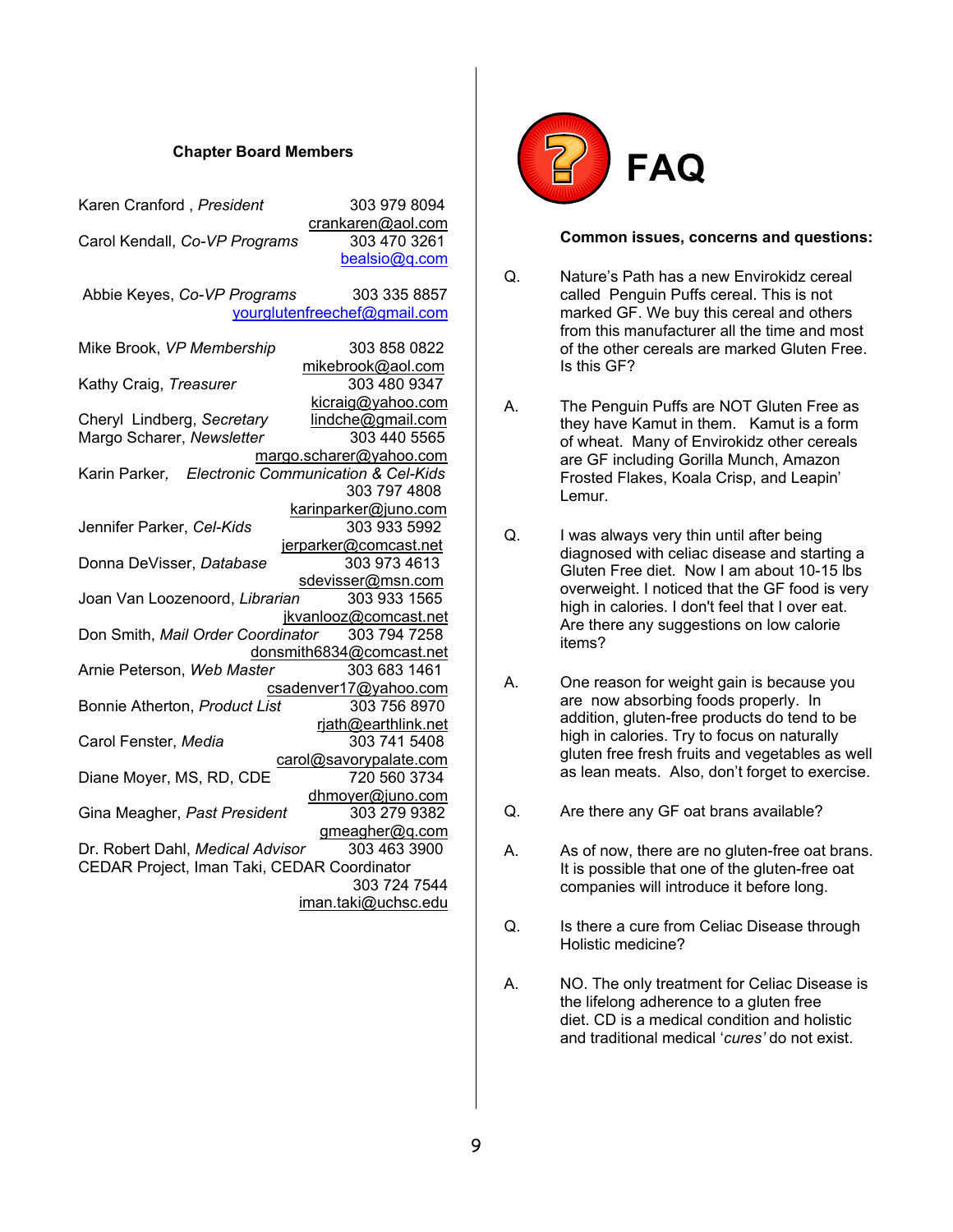## **Meet Your Neighborhood Celiac Resource Contact** *Updated Aug. 2008*

Below are the resource contacts in eleven neighborhood areas in Metro Denver, as well as resource contacts throughout Colorado. If you have questions or are not sure which area is your neighborhood, please contact Mike Brook, at 303-858- 0822 or email mikebrook@aol.com.

As the neighborhood resource groups have progressed, some areas join together for activities. Flexibility is the keyword, as area needs and/or interests change. The objective in setting up these various areas has been to provide an additional way for celiacs to interact and support each other.

| Any member can attend any huddle/activity they want by calling the huddle's contact. Regardless, the Denver Metro |  |
|-------------------------------------------------------------------------------------------------------------------|--|
| Chapter #17 is the umbrella organization for all of our members wherever they live.                               |  |

| <b>Metro Denver Areas</b>                 | <b>Contact</b>               | <b>Phone</b> | <b>E-Mail</b>              |  |
|-------------------------------------------|------------------------------|--------------|----------------------------|--|
| <b>DEN-C: Central Denver City/County</b>  | Laura Determan               | 303-757-3982 | lddet@msn.com              |  |
|                                           | Andrea Loughry               | 303-722-6284 | oppermanda@netzero.net     |  |
| <b>DEN-N: Westminster, Commerce City,</b> | Darci Kunard                 | 720-214-3144 | kdarci@yahoo.com           |  |
| Brighton, Northglenn, Thornton            |                              |              |                            |  |
|                                           |                              |              |                            |  |
| DEN-S: Centennial & Grnwd Vlg. (W/I-25),  | <b>Cathy Curtiss</b>         | 303-771-8029 | cmc1974@msn.com            |  |
| Englewood, zips: 80120,-21,-22,           |                              |              |                            |  |
| <b>DEN-W: Lakewood</b>                    | <b>Betty Morris</b>          | 303-238-514  | wabe22204@comcast.net      |  |
|                                           |                              |              |                            |  |
| E: Aurora, zips: $80231$ &                |                              |              |                            |  |
| 80247                                     |                              |              |                            |  |
| NW: Arvada, WheatRidge, Zips:             | Laura Meek                   | 303-467-0608 | Imbmeek@juno.com           |  |
| 80021&80212                               |                              |              |                            |  |
| S: Highlands Ranch, Lone Tree, Castle     | Mary Ann Peterson            | 303-683-1461 | mapete1130@aol.com         |  |
| Rock                                      | Cheryl Borgen                | 303-791-7731 | pricer15@qwest.net         |  |
| SE: Centennial & Greenwood Vlg. (E/I-25), | <b>Gale McGrevey</b>         | 303-766-7096 | gmcgrevey@att.net          |  |
| SE Aurora, Parker, Elizabeth              |                              |              |                            |  |
| SW: Littleton, Ken Caryl, Roxborough      | Joan Van Loozenoord          | 303-933-1565 | jkvanlooz@comcast.net      |  |
|                                           | Nancy Lindsey                | 303-973-1279 | n-lindsey@comcast.net      |  |
| W: Golden, Evergreen, Morrison            | <b>Beverley Haney</b>        | 303-670-0063 | mrsbevins@q.com            |  |
|                                           |                              |              |                            |  |
| <b>Other Colorado Area Contacts</b>       |                              |              |                            |  |
| <b>Colorado Springs Area</b>              | Marie Pizzolatto             | 719-572-0548 | celiacfamily@yahoo.com     |  |
|                                           | Ginger Ludwig                | 719-598-6748 | ginglud@aol.com            |  |
| Northern Colorado                         |                              |              |                            |  |
| Ft. Collins                               | <b>Judy Siple</b>            | 970-493-9674 | jabms@frii.com             |  |
| <b>Berthoud</b>                           | <b>Bill Eyl</b>              | 303-772-3155 | billeyl@yahoo.com          |  |
| Loveland                                  | Dave Shaw                    | 970-669-4233 | davshaw49@comcast.net      |  |
| Greeley                                   | Mary Grauerholz              | 970-352-6122 | mcholz@aol.com             |  |
| <b>Western Colorado</b>                   |                              |              |                            |  |
| <b>Grand Junction</b>                     | Kathye Holland               | 970-255-0511 |                            |  |
| Boulder County (CSA Chapter #138)         | www.Bouldercountyceliacs.com |              |                            |  |
| <b>Boulder</b>                            | Barbara Sanford              | 303-499-7259 | barbarasanford@comcast.net |  |
| Berthoud                                  | <b>Bill Eyl</b>              | 303-772-3155 | billeyl@earthlink.net      |  |
| Longmont                                  | Tiffany Jakubowski           | 303-834-8685 |                            |  |
| Lafayette, Louisville                     | <b>Beth Macht</b>            | 303-665-7558 | elizabethwm@yahoo.com      |  |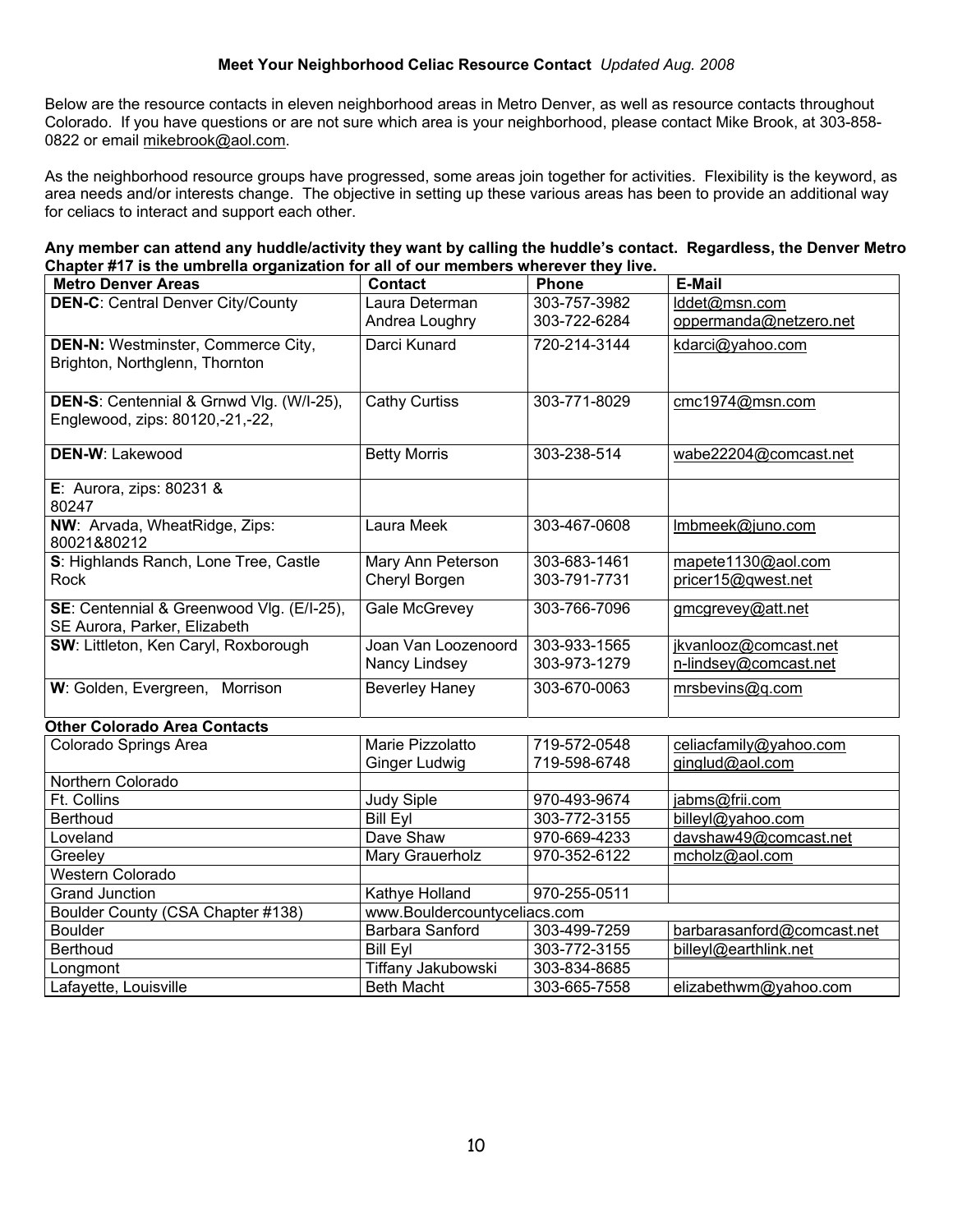#### **MEMBERSHIP APPLICATION FORM**  *Denver Metro Chapter #17 of CSA/USA, Inc***.**

*(a non-profit organization)*

# *Your best local resource for celiac information, support and gluten-free socializing.*

| Dues are \$15.00/year For more information, call Donna DeVisser at 303-973-4613<br>Make check payable to "Denver Metro Chapter #17, CSA/USA"<br>Mail check and form to: Donna DeVisser, 2675 Van Gordon Dr. Lakewood CO 80215-7001<br>NAME:<br><b>ADDRESS:</b><br>CITY, STATE, ZIP CODE:<br>E-MAIL:<br>This is a renewal _____There is no change in my address/phone _____Interested in Volunteering |                                     | Please join us.<br>PHONE:                                                                                                 |             |
|------------------------------------------------------------------------------------------------------------------------------------------------------------------------------------------------------------------------------------------------------------------------------------------------------------------------------------------------------------------------------------------------------|-------------------------------------|---------------------------------------------------------------------------------------------------------------------------|-------------|
|                                                                                                                                                                                                                                                                                                                                                                                                      |                                     | Please list yourself and all members of your immediate family who have Celiac Disease                                     |             |
| <b>NAME</b>                                                                                                                                                                                                                                                                                                                                                                                          | Circle one                          | <b>NAME</b>                                                                                                               | Circle one  |
|                                                                                                                                                                                                                                                                                                                                                                                                      | Child/Adult                         |                                                                                                                           | Child/Adult |
|                                                                                                                                                                                                                                                                                                                                                                                                      | Child/Adult                         |                                                                                                                           | Child/Adult |
| I authorize Denver CSA to share my contact information for official chapter business.<br>Have you received a Celiac Disease Information Packet?                                                                                                                                                                                                                                                      |                                     | (please initial)<br>Yes<br>No<br>For information on the national CSA/USA, call 1-877-272-4272 or go to www.csaceliacs.org | 01/09 NL    |
| <b>ORDER FORM</b><br>DENVER METRO CHAPTER CSA/USA<br>2007 GLUTEN-FREE PRODUCTS LIST<br>Quantity:<br>NAME:                                                                                                                                                                                                                                                                                            | \$10.00<br>X.<br>(includes postage) | Φ<br>PHONE:                                                                                                               | Total       |
| ADDRESS:<br>CITY, STATE, ZIP CODE:<br>Make check payable to "Denver Metro Chapter CSA/USA" and send with form to: Don Smith, 6834 S.                                                                                                                                                                                                                                                                 |                                     |                                                                                                                           |             |
| Franklin Circle, Centennial, CO 80122. For questions, call 303 794 7258                                                                                                                                                                                                                                                                                                                              |                                     |                                                                                                                           |             |